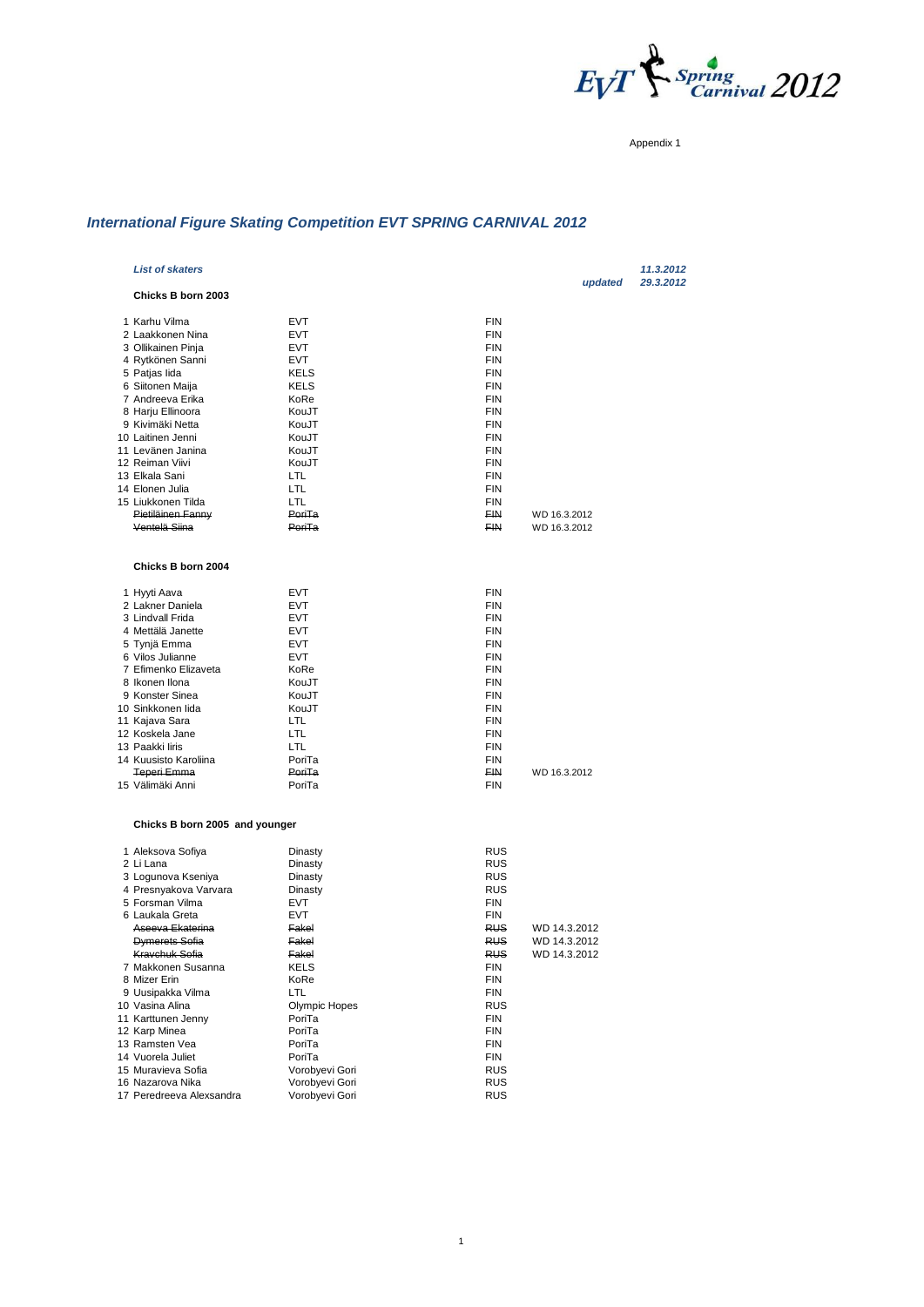

#### **Chicks B born 2003 and younger, boys**

| 1 Kashuba Egor  | Dinasty    | <b>RUS</b> |
|-----------------|------------|------------|
| 2 Ukkonen Toivo | <b>FVT</b> | <b>FIN</b> |
| 3 Suntsey Makar | KoRe       | <b>FIN</b> |

#### **Cubs A born 2002**

| 2 Malova Kristina<br><b>RUS</b><br>Dinasty        |  |
|---------------------------------------------------|--|
|                                                   |  |
| <b>RUS</b><br>3 Taroeva Leman<br>Dinasty          |  |
| <b>RUS</b><br>4 Suleiymanova Anita<br>Dinasty     |  |
| <b>FIN</b><br>EsJt<br>5 Hirvikoski Sanni          |  |
| <b>FIN</b><br>EsJt<br>6 Hyttinen Saara            |  |
| <b>FIN</b><br>EsJt<br>7 Kojo Kia                  |  |
| <b>FIN</b><br>8 Nurmi Ella<br>EsJt                |  |
| <b>FIN</b><br>EsJt<br>9 Suila Milja               |  |
| <b>FIN</b><br>10 Eriksson Essi<br><b>EVT</b>      |  |
| <b>FIN</b><br>11 Koivisto Inka<br><b>EVT</b>      |  |
| <b>EVT</b><br><b>FIN</b><br>12 Koukonen Nea       |  |
| <b>EVT</b><br><b>FIN</b><br>13 Lahdenperä Sara    |  |
| <b>EVT</b><br><b>FIN</b><br>14 Pulli Tyyne        |  |
| <b>FIN</b><br><b>EVT</b><br>15 Sihvonen Karoliina |  |
| LTL.<br><b>FIN</b><br>16 Heilala Oona             |  |
| LTL.<br><b>FIN</b><br>17 Mäkinen Saga             |  |
| <b>FIN</b><br>LTL.<br>18 Rautio Emily             |  |
| LTL<br><b>FIN</b><br>19 Sirmola Ella              |  |

# **Cubs A born 2003 and younger**

| Antipova Aleksandra    | Academy of Figure Skating Sport School | <b>RUS</b> | WD 18.03.2012 |
|------------------------|----------------------------------------|------------|---------------|
| Makeeva Kristiina      | Academy of Figure Skating Sport School | <b>RUS</b> | WD 18.03.2012 |
| Prokofieva Sonia       | Academy of Figure Skating Sport School | <b>RUS</b> | WD 18.03.2012 |
| Sursikova Kristina     | Academy of Figure Skating Sport School | <b>RUS</b> | WD 18.03.2012 |
| 1 Lavrova Tatyana      | Dinasty                                | <b>RUS</b> |               |
| 2 Pastushenko Valeriya | Dinasty                                | <b>RUS</b> |               |
| 3 Yacenko Viktoriva    | Dinasty                                | <b>RUS</b> |               |
| 4 Lohikoski Henni      | <b>EVT</b>                             | <b>FIN</b> |               |
| 5 Andrianova Ksenia    | Fakel                                  | <b>RUS</b> |               |
| Ivanova Karina         | FS Academy St. Petersburg              | <b>RUS</b> | WD 20.03.2012 |
| Rusinova Olga          | <b>FS Academy St. Petersburg</b>       | <b>RUS</b> | WD 20.03.2012 |
| 6 Suppala Tiia         | KouJT                                  | <b>FIN</b> |               |
| 7 Simpanen Jenni       | LTL                                    | <b>FIN</b> |               |
| 8 Tsibizova Anastasia  | Sokolniki                              | <b>RUS</b> |               |

# **Cubs A born 2002 and younger, boys**

| Kozhukinn Vasily            | Academy of Figure Skating Sport School RUS |            | WD 18.03.2012 |
|-----------------------------|--------------------------------------------|------------|---------------|
| Metla Denis                 | Academy of Figure Skating Sport School     | <b>RUS</b> | WD 18.03.2012 |
| 1 Dikidczi Vladislav        | Dinasty                                    | <b>RUS</b> |               |
| 2 Garanin Egor              | EsJt                                       | <b>FIN</b> |               |
| 3 <del>Kulikov Alexei</del> | Fakel                                      | <b>RUS</b> | WD 29.03.2012 |

#### **Cubs B born 2002**

| 1 Anokhina Evgeniya | <b>Blue Bird</b> | <b>RUS</b> |              |
|---------------------|------------------|------------|--------------|
| 2 Laukala Janette   | <b>EVT</b>       | <b>FIN</b> |              |
| 3 Nupponen Minea    | <b>EVT</b>       | <b>FIN</b> |              |
| 4 Nummelin Minea    | <b>HTK</b>       | <b>FIN</b> |              |
| 5 Koljonen Alisa    | <b>KELS</b>      | <b>FIN</b> |              |
| 6 Vanhala Anniina   | KouJT            | <b>FIN</b> |              |
| 7 Jaakkola Julia    | LTL              | <b>FIN</b> |              |
| 8 Karppinen Milla   | LTL              | <b>FIN</b> |              |
| 9 Lindroos Elina    | LTL              | <b>FIN</b> |              |
| Kainu Pinia         | PoriTa           | <b>FIN</b> | WD 16.3.2012 |
| 10 Nuto Pinja       | PoriTa           | <b>FIN</b> |              |
| Vaitniemi Viivi     | PoriTa           | <b>FIN</b> | WD 16.3.2012 |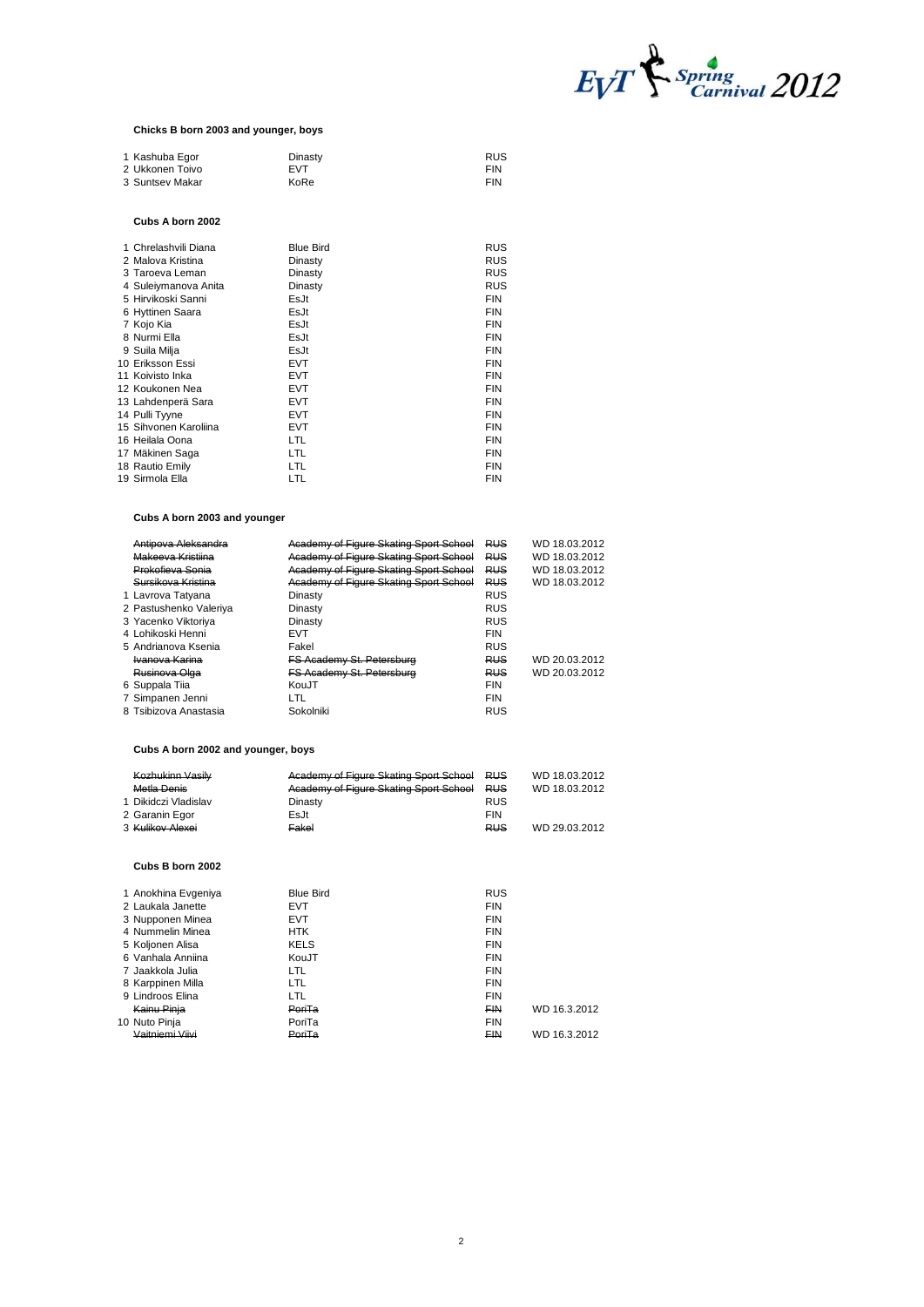

#### **Cubs B born 2003**

| 1 Kudryavtseva Elizaveta<br>2 Rusakova Alina<br>3 Haikarainen Viola<br>4 Rissanen Vilma<br>5 Aimonen Alisa<br>6 Himilä Ida<br>7 Johansson Jenni | <b>Blue Bird</b><br>Dinasty<br>EsJt<br>EsJt<br><b>EVT</b><br><b>EVT</b><br>EVT | <b>RUS</b><br>RUS<br>FIN<br>FIN<br>FIN<br><b>FIN</b><br><b>FIN</b> |                              |
|-------------------------------------------------------------------------------------------------------------------------------------------------|--------------------------------------------------------------------------------|--------------------------------------------------------------------|------------------------------|
| 8 Kaijanniemi Katri                                                                                                                             | <b>EVT</b>                                                                     | FIN                                                                |                              |
| 9 Kaijansinkko Ella                                                                                                                             | EVT                                                                            | <b>FIN</b>                                                         |                              |
| 10 Mäyry Aino                                                                                                                                   | <b>EVT</b>                                                                     | <b>FIN</b>                                                         |                              |
| 11 Kraskovskaja Faina<br>12 Hotanen Amanda                                                                                                      | Fakel<br><b>HTK</b>                                                            | RUS<br>FIN                                                         | added 29.3.2012              |
| 13 Kekkonen Ada                                                                                                                                 | <b>HTK</b>                                                                     | <b>FIN</b>                                                         |                              |
| 14 Loikala Riina                                                                                                                                | KouJT                                                                          | <b>FIN</b>                                                         |                              |
| 15 Salmela Sinna                                                                                                                                | KouJT                                                                          | <b>FIN</b>                                                         |                              |
| 16 Hämäläinen Ada                                                                                                                               | LTL                                                                            | <b>FIN</b>                                                         |                              |
| 17 Sydänlammi Amanda                                                                                                                            | LTL                                                                            | <b>FIN</b>                                                         |                              |
| Cubs B born 2004 and younger                                                                                                                    |                                                                                |                                                                    |                              |
| 1 Pashkevich Marina                                                                                                                             | Dinasty                                                                        | RUS                                                                |                              |
| 2 Turunen Jade                                                                                                                                  | <b>EVT</b>                                                                     | <b>FIN</b>                                                         |                              |
| 3 Airisto Emma<br>4 Sainio Stella                                                                                                               | <b>HTK</b><br>HTK                                                              | <b>FIN</b><br><b>FIN</b>                                           |                              |
| 5 Takki Henna                                                                                                                                   | LTL.                                                                           | <b>FIN</b>                                                         |                              |
| 6 Ivleva Elizaveta                                                                                                                              | Vorobyovi Gori                                                                 | RUS                                                                |                              |
| Malzeva Elizaveta                                                                                                                               | Vorobyovi Gori                                                                 | <b>RUS</b>                                                         | WD 20.3.2012                 |
| 7 Starikova Darya                                                                                                                               | Vorobyovi Gori                                                                 | RUS                                                                |                              |
| Springs A born 2000                                                                                                                             |                                                                                |                                                                    |                              |
| 1 Tuleneva Veronika                                                                                                                             | Dinasty                                                                        | RUS                                                                |                              |
| 2 Leppälahti Mathilda                                                                                                                           | EsJt                                                                           | <b>FIN</b>                                                         | WD 17.3.2012                 |
| Bruhanskaj Maria<br>3 Stepanova Kristina                                                                                                        | Fakel<br>Fakel                                                                 | RUS<br>RUS                                                         | instead of Maria B.          |
| 4 Rytkönen Helmi                                                                                                                                | <b>EVT</b>                                                                     | <b>FIN</b>                                                         |                              |
| 5 Taivassalo Jasmin                                                                                                                             | <b>EVT</b>                                                                     | <b>FIN</b>                                                         |                              |
| 6 Afsar Seylan                                                                                                                                  | HaTL                                                                           | <b>FIN</b>                                                         |                              |
| 7 Holm Christina<br>8 Patrushina Uljana                                                                                                         | KELS<br>KTL                                                                    | <b>FIN</b><br><b>FIN</b>                                           |                              |
| 9 Lindström Alina                                                                                                                               | PoriTa                                                                         | <b>FIN</b>                                                         |                              |
| 10 Ramsten Ava                                                                                                                                  | PoriTa                                                                         | <b>FIN</b>                                                         |                              |
|                                                                                                                                                 |                                                                                |                                                                    |                              |
| Springs A born 2001                                                                                                                             |                                                                                |                                                                    |                              |
|                                                                                                                                                 | <b>Blue Bird</b>                                                               | RUS                                                                |                              |
| 1 Taruntaeva Nina                                                                                                                               |                                                                                |                                                                    |                              |
| 2 Milish Polina                                                                                                                                 | Dinasty                                                                        | RUS                                                                |                              |
| Osipova Nika                                                                                                                                    | Dinasty                                                                        | <b>RUS</b>                                                         | WD 11.3.2012                 |
| 3 Vishnyakova Kristina                                                                                                                          | Dinasty                                                                        | RUS                                                                |                              |
| 4 Arrakoski Athina<br>5 Palosuo Aino                                                                                                            | EsJt<br>EsJt                                                                   | FIN<br>FIN                                                         |                              |
| 6 Seppanen Emmi                                                                                                                                 | EV I                                                                           | FIN                                                                |                              |
| 7 Vilos Isabella                                                                                                                                | <b>EVT</b>                                                                     | FIN                                                                |                              |
| 8 Kuts Eva                                                                                                                                      | FS Academy St Petersburg                                                       | RUS                                                                |                              |
| <b>Tauriainen Pinja</b><br>9 Tonteri Ida                                                                                                        | <b>HTK</b><br>HyTL                                                             | FIN<br>FIN                                                         | WD 13.3.2012                 |
| 10 Lehtonen Josefiina                                                                                                                           | LTL                                                                            | FIN                                                                |                              |
| 11 Veijalainen Emma                                                                                                                             | LTL                                                                            | <b>FIN</b>                                                         |                              |
| Springs A born 2002 and younger                                                                                                                 |                                                                                |                                                                    |                              |
| 1 Baranova Ekaterina                                                                                                                            | Dinasty                                                                        | RUS                                                                |                              |
| 2 Rissanen Veera                                                                                                                                | EsJt                                                                           | FIN                                                                |                              |
| Similä Johanna                                                                                                                                  | EsJt                                                                           | <b>FIN</b>                                                         | WD 15.3.2012                 |
| 3 Loimusto Lotta                                                                                                                                | <b>EVT</b>                                                                     | FIN                                                                |                              |
| 4 Cherkida Ekaterina                                                                                                                            | FS Academy St Petersburg                                                       | RUS<br><b>RUS</b>                                                  |                              |
| 5 Spashko Victoria<br>6 Hokkanen Aliisa                                                                                                         | FS Academy St Petersburg<br>KoRe                                               | FIN                                                                |                              |
| 7 Siimes Laura                                                                                                                                  | LTL                                                                            | <b>FIN</b>                                                         |                              |
| Springs A born 2000 and younger, boys                                                                                                           |                                                                                |                                                                    |                              |
|                                                                                                                                                 |                                                                                |                                                                    |                              |
| Gerasimov Egor<br><b>Rublev Stepan</b>                                                                                                          | <b>FS Academy St Petersburg</b><br><b>FS Academy St Petersburg</b>             | <b>RUS</b><br><b>RUS</b>                                           | WD 20.3.2012<br>WD 20.3.2012 |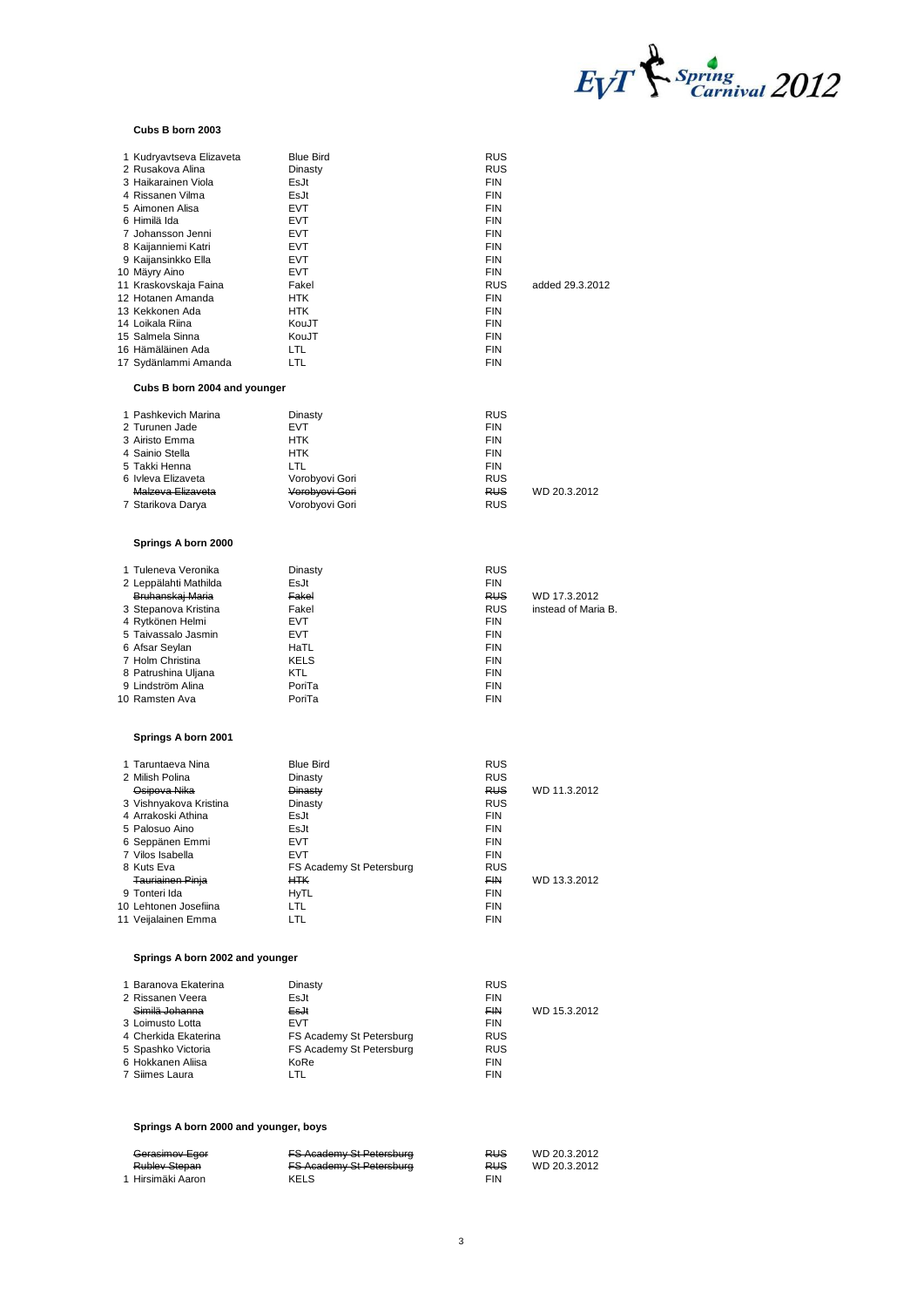

# **Springs B born 2000**

| <b>EVT</b>  | <b>FIN</b> |              |
|-------------|------------|--------------|
| <b>EVT</b>  | <b>FIN</b> |              |
| <b>HTK</b>  | <b>FIN</b> |              |
| <b>HTK</b>  | <b>FIN</b> |              |
| <b>HyTL</b> | <b>FIN</b> |              |
| KouJT       | <b>FIN</b> |              |
| <b>KTL</b>  | <b>FIN</b> |              |
| LTL         | <b>FIN</b> |              |
| PoriTa      | <b>FIN</b> | WD 16.3.2012 |
|             |            |              |

# **Springs B born 2001 and younger**

| <del>Zavakova Polina</del> | <b>Blue Bird</b> | RUS <sub></sub> | WD 22.3.2012 |
|----------------------------|------------------|-----------------|--------------|
| 1 Reijonen Janette         | <b>EVT</b>       | <b>FIN</b>      |              |
| 2 Tynjä Sara               | <b>EVT</b>       | <b>FIN</b>      |              |
| 3 Heikkinen Elli           | <b>KELS</b>      | <b>FIN</b>      |              |
| 4 Purhonen Anni            | <b>KELS</b>      | <b>FIN</b>      |              |
| 5 Penttinen Louna          | KoRe             | <b>FIN</b>      |              |
| 6 Hämäläinen Ida           | LTL              | <b>FIN</b>      |              |
| 7 Nikkilä Roosa            | LTL              | <b>FIN</b>      |              |
| 8 Pennanen Fanni           | LTL              | <b>FIN</b>      |              |
| 9 Sjögren Ella             | LTL              | <b>FIN</b>      |              |
| 10 Salo Eveliina           | PoriTa           | <b>FIN</b>      |              |
| 11 Mykrä Marianna          | PoriTa           | <b>FIN</b>      |              |